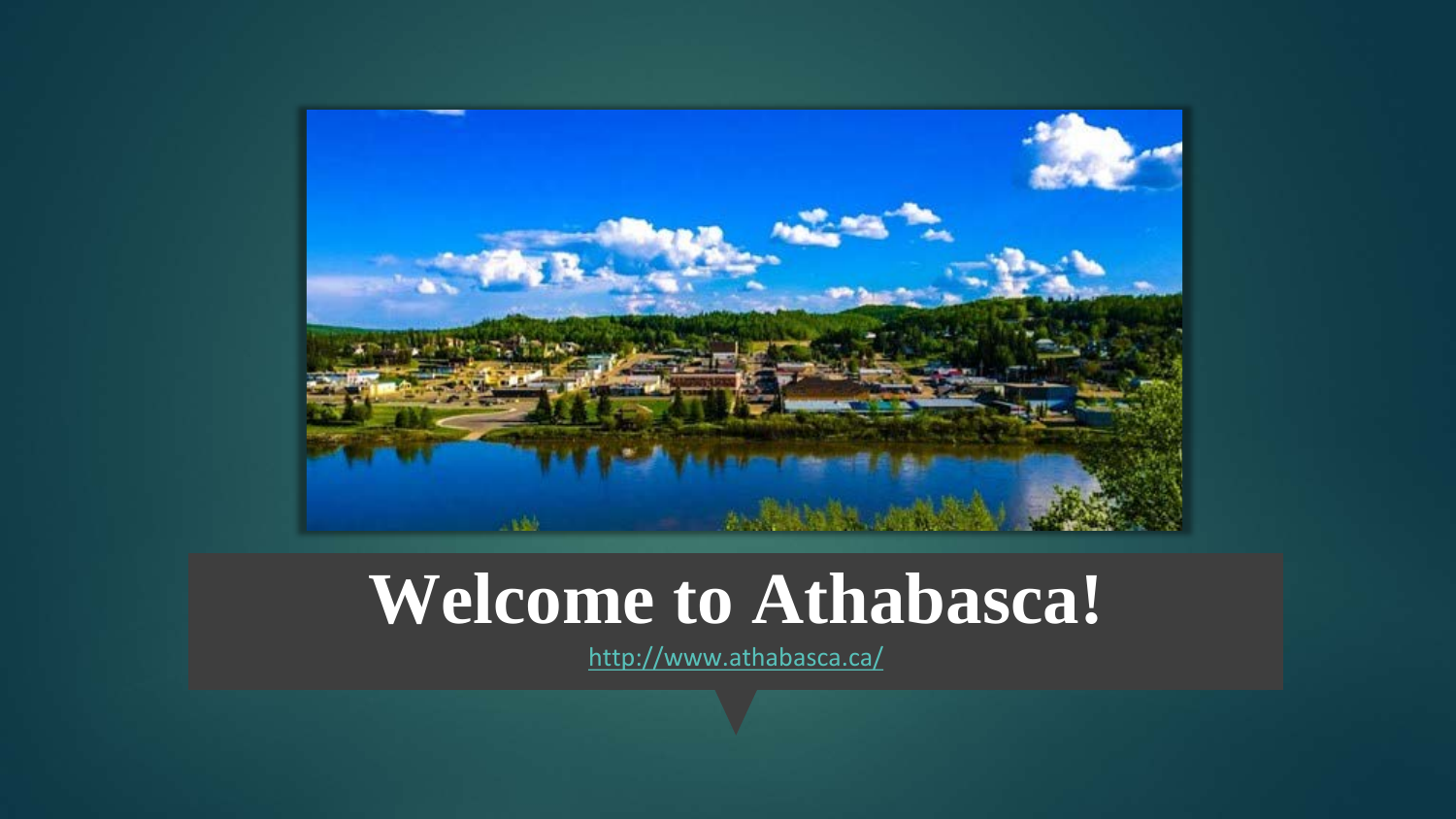



### **Location**

 $\geq$  146 km (1 % hrs) from Edmonton  $>$  302 km (3 hrs) from Fort McMurray  $>$  306 km (3 hrs) from Red Deer  $\geq$  447 km (4  $\frac{1}{2}$  hrs) from Grande Prairie

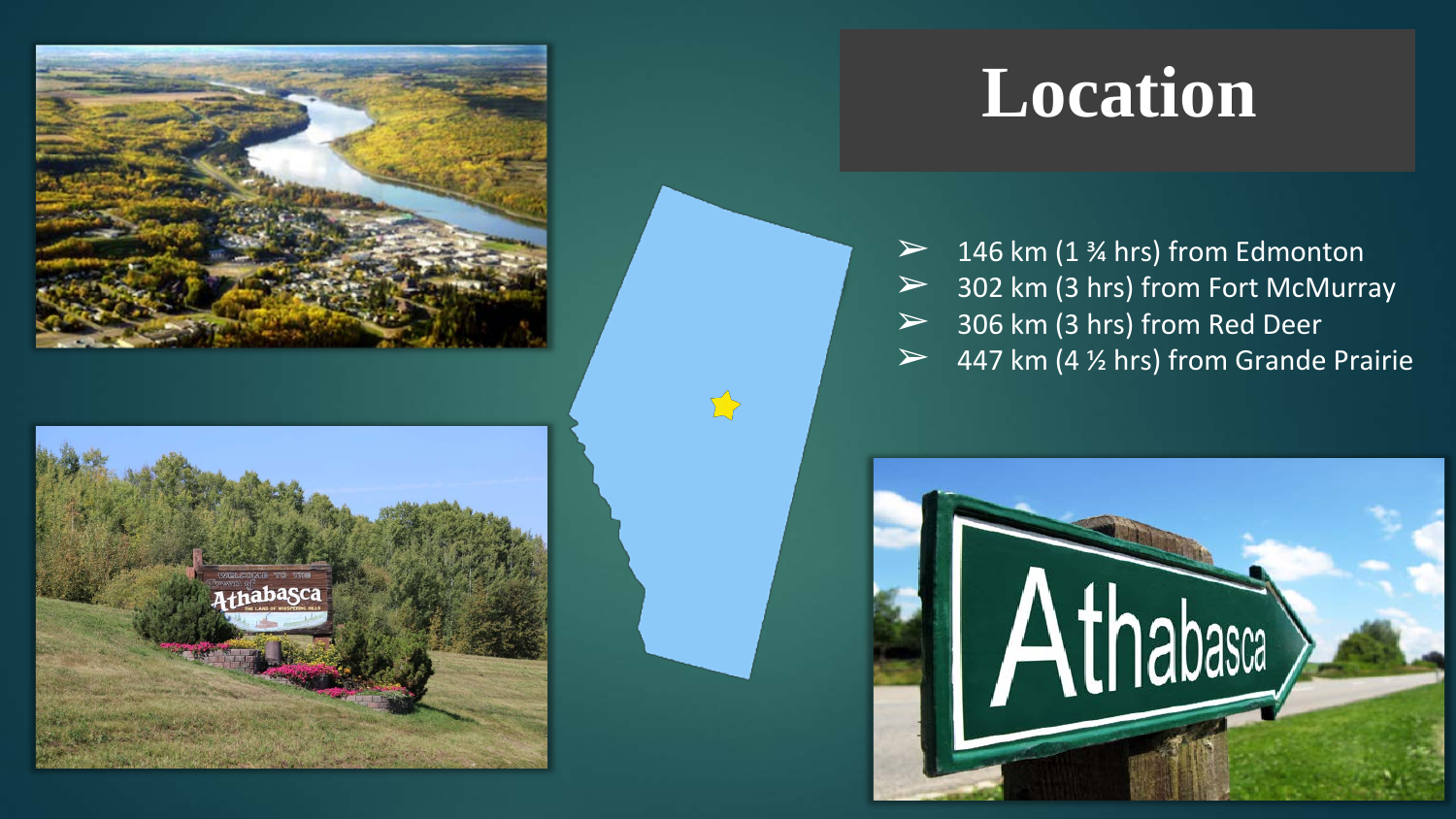





## **Town of Athabasca**

- $\blacktriangleright$  Population: 2,990
- $\triangleright$  Median age: 40.2
- $\geq 17.9\%$  of population 65+
- $\triangleright$  Originally named Athabasca Landing; a small northern town on the banks of the Athabasca River
- $\triangleright$  Home of Athabasca University, a major centre for distance education and the town's largest employer
- $\triangleright$  Gateway to the Great New North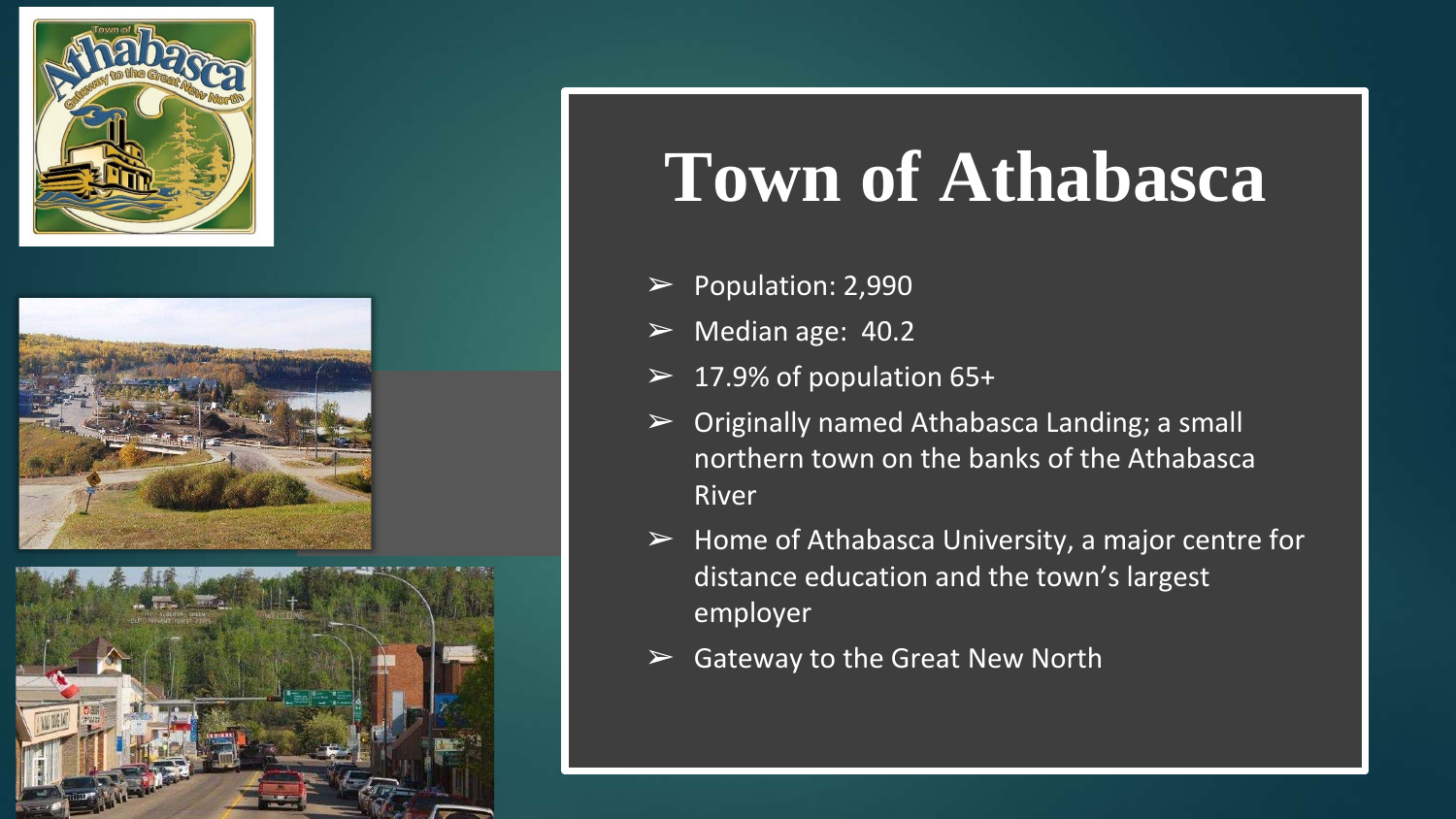### **Athabasca County**



 $\triangleright$  Population: 7,869  $\triangleright$  Median age: 44.5  $\geq 16.8\%$  of population 65+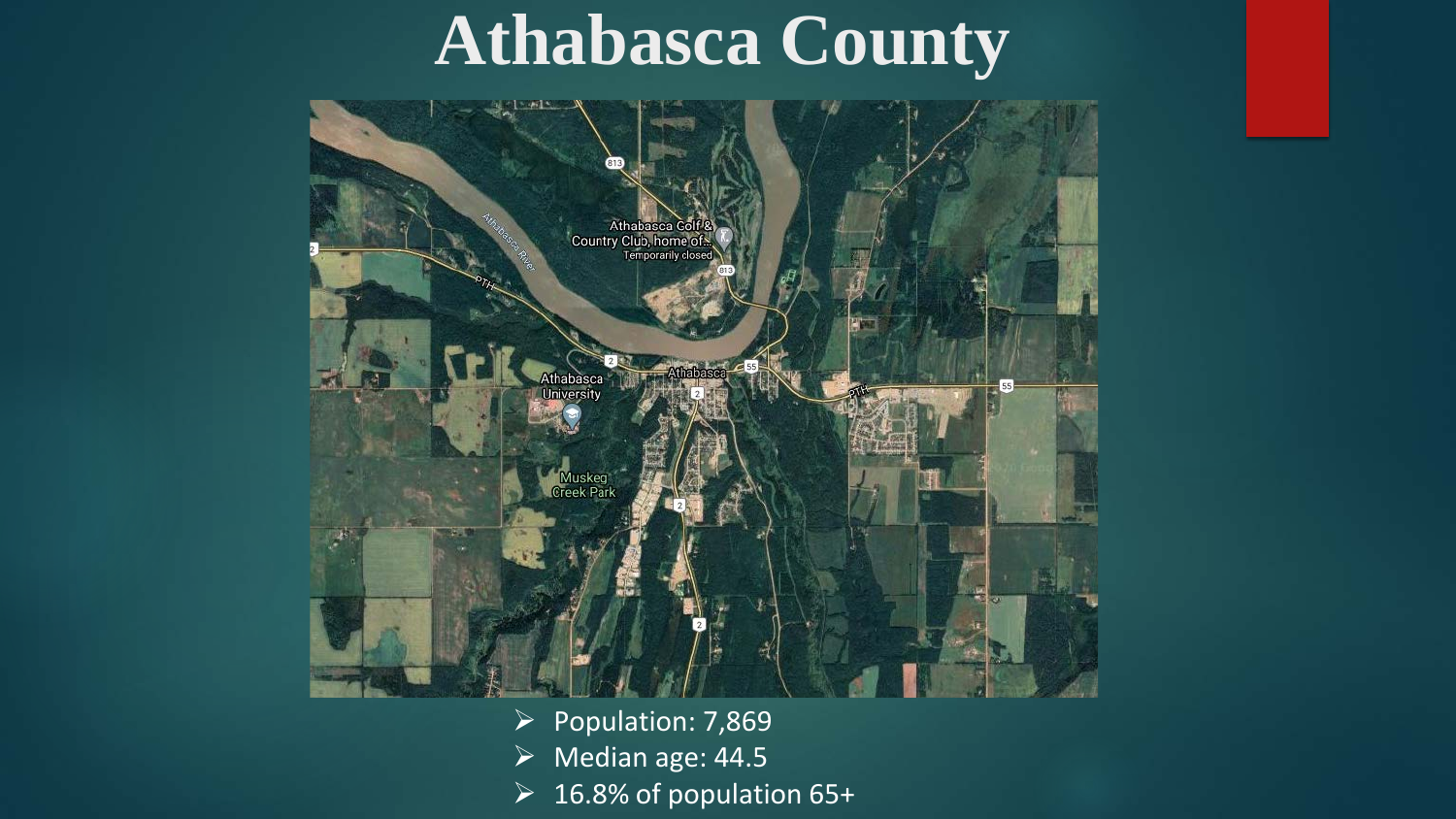

- $\triangleright$  Aquatic centre
- ➢ Skating & hockey arena
- $\triangleright$  Curling rink
- $\triangleright$  Tennis courts
- $\triangleright$  Nancy Appleby Theatre
- $\geq 18$  Hole golf course
- $\triangleright$  Riverfront parks & trails
- $\triangleright$  Year round farmers market

### **Recreation**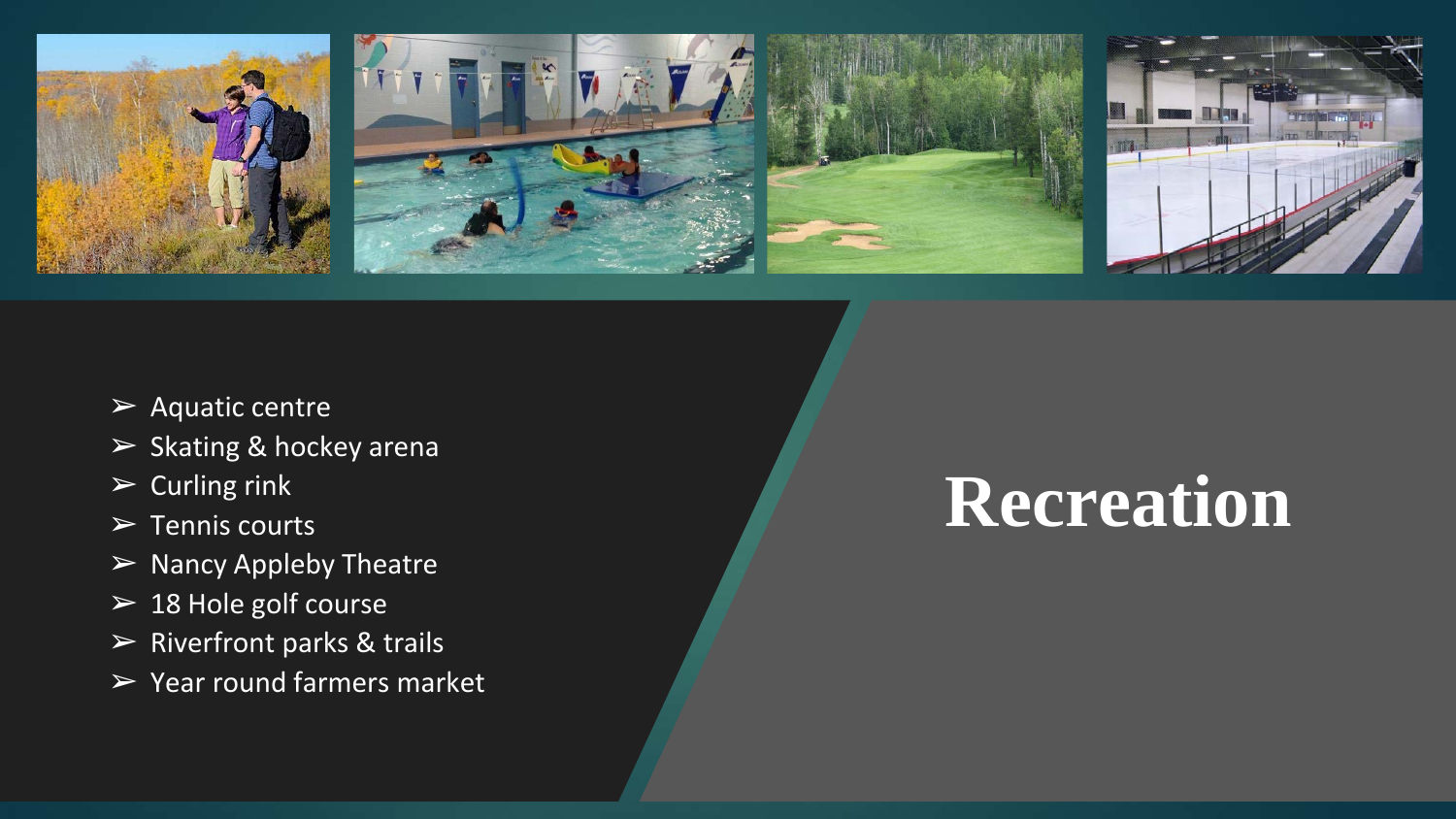## **Athabasca Healthcare Centre**

3100 48 Ave. Athabasca, AB T9S 1M9 (780) 675-6000

- $\geq$  24-Hour active emergency
- $>$  36 Active treatment beds
- $\geq 40$  Auxiliary beds
- $>$  50 Nursing home beds
- $\triangleright$  Laboratory
- $>$  AADAC
- $\triangleright$  Community health services
- $\triangleright$  Mental health services
- $\triangleright$  Social services
- $\triangleright$  Home care

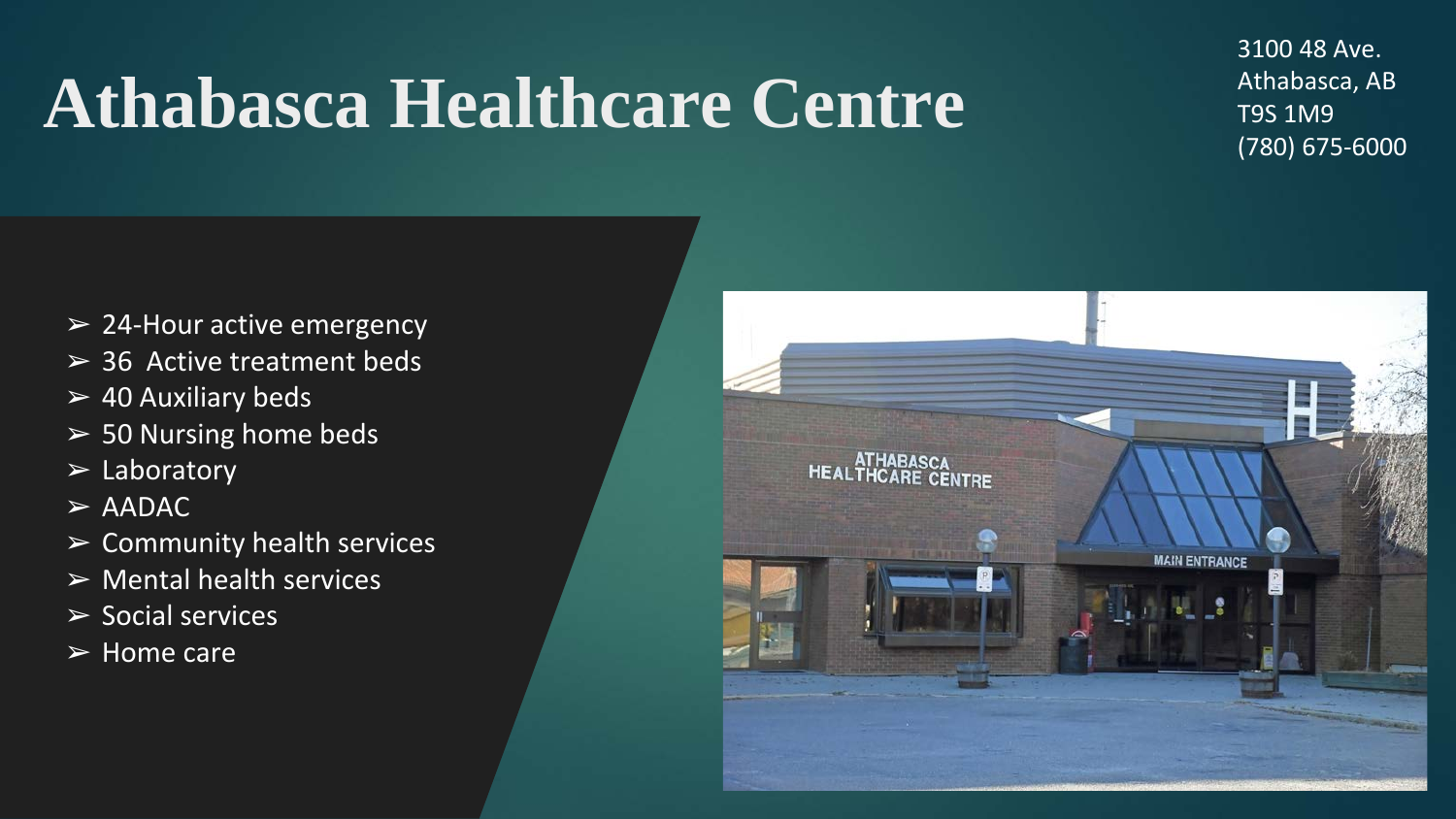# **Athabasca Family Health Centre**

4918 - 52 Street Athabasca, AB T9S 1G9 780-675-5018

- $\triangleright$  6 physicians in this practice
- $\triangleright$  Emergency medicine
- $\geq 2$  clinics in community